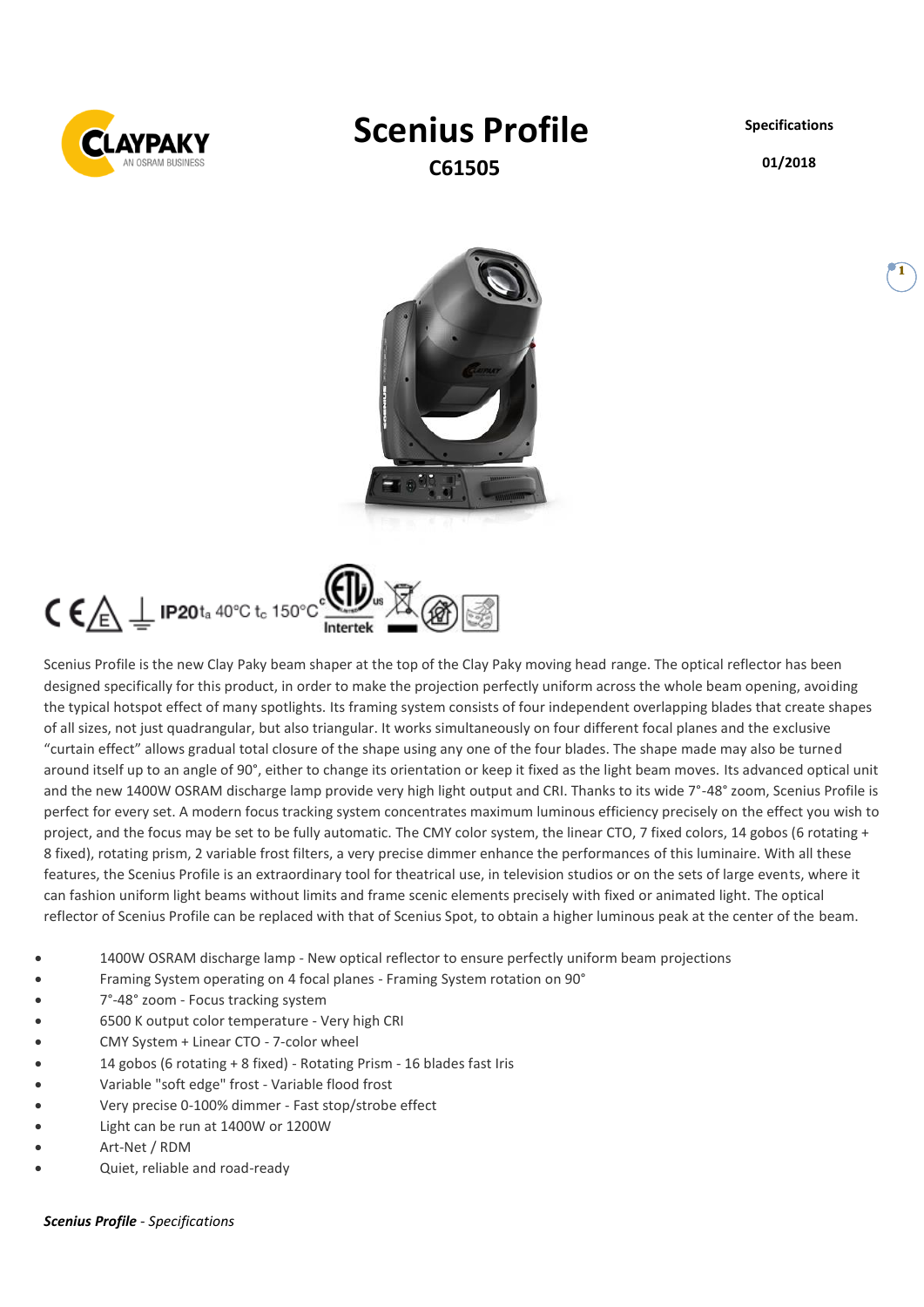

# **Scenius Profile C61505**

**Specifications**

**01/2018**

**2**

#### **POWER SUPPLIES**

AC power input Neutrik PowerCON TRUE1 (IP65) 200-240V 50/60 Hz

### **INPUT POWER**

1800 VA

# **LIGHT SOURCE**

OSRAM Lok-it! HTI 1400/PS Lamp

- Color Temperature: 6.000 K
- Life: 750 hrs
- Very high CRI (≥ 90)
- Luminoux flux: 120000 lm
- Base PGJ28 Lok-it!
- Light can be run at 1400W or 1200W in Energy Saving mode

### **OPTICS**

Zoom 7° - 48° ø142 mm front lens Electronic Focusing

**COLOR SYSTEM** CMY System - Linear CTO - Color Wheel with 7 color filters + white

# **FRAMING SYSTEM**

4 Blades that move separately Smooth, flexible blade movements at variable speed A "total curtain" effect made separately by each of the 4 blades, in many - shapes and colors Small and large dynamic profiles 90° rotation of the entire system, at variable speed

# **EFFECTS SECTION**

One wheel with 6 rotating gobos (image ø23 mm) One wheel with 8 fixed gobos (image ø23 mm) Rotating Prism with 4 faces 16 blades fast Iris Variable "soft edge" frost Variable flood frost Very precise 0-100% dimmer Fast stop/strobe effect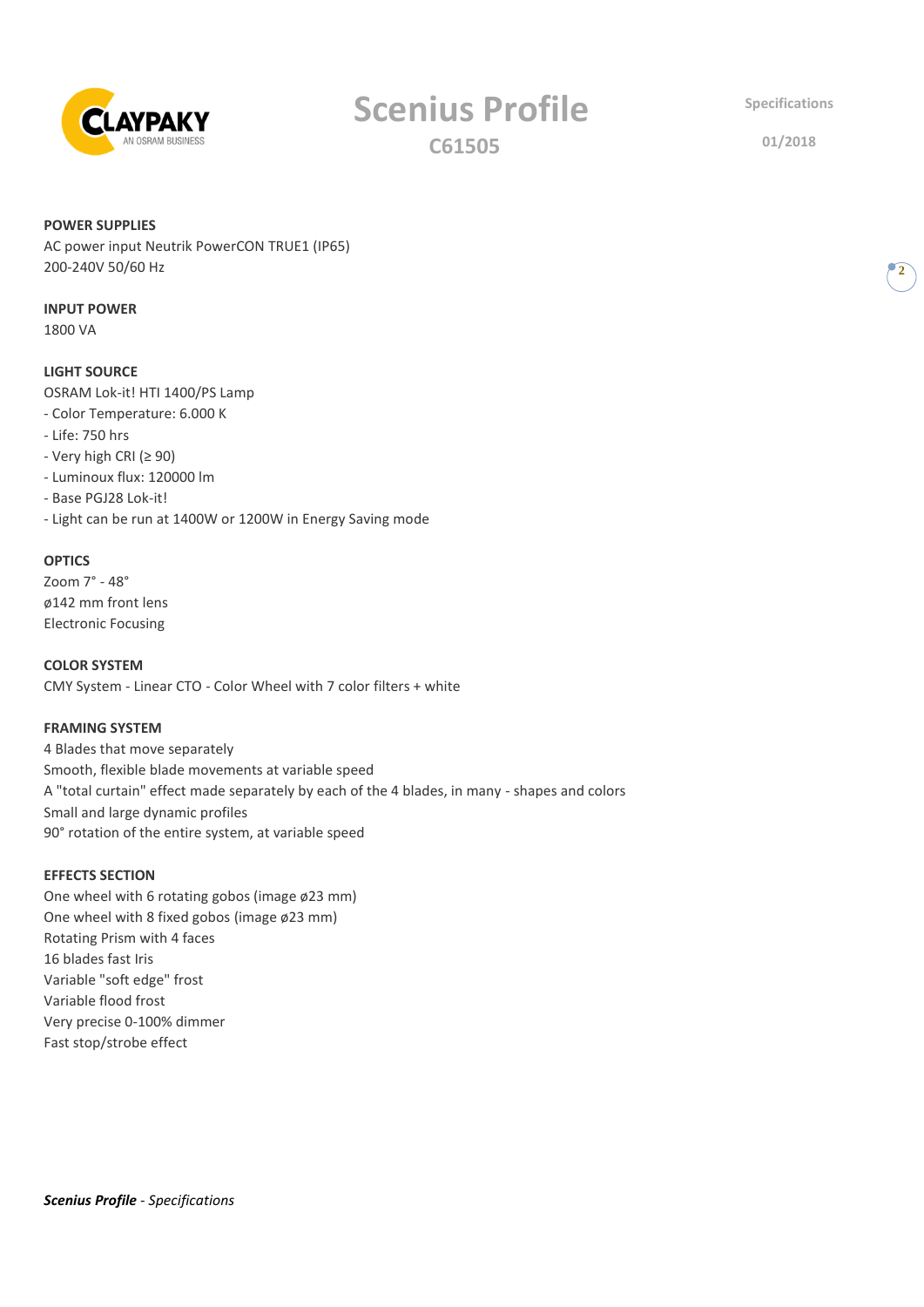

# **Scenius Profile**

**C61505**

**Specifications**

**01/2018**

# **CONTROL AND PROGRAMMING**

37 or 41 DMX 512 control channels DMX protocol signal: USITT DMX 512 - Art-Net / RDM Display: LCD 128 x 64 dots, backlit LED, white on black Pan and Tilt Resolution: 16 bit - Focus Indexing Resolution: 16 bit Dimmer Resolution: 16 bit - Rotation gobo Resolution: 16 bit Movement control: vectorial DMX signal connection: 5 pole XLR input and output Software upload through DMX input / Ethernet input

#### **BODY**

Aluminum and steel structure with plastic covers Two side handles for transportation Device locking PAN and TILT mechanisms for transportation and maintenance

# **MOVING BODY**

# **PAN**

Angle Rotation: 540° Fast speed: 4.849 sec Normal Speed: 4.958 sec PAN Resolution: 2.10938° PAN FINE Resolution: 0.00824° Accuracy: ± 0.2° (Range 0.4°)

#### **TILT**

Angle Rotation: 268° Fast speed: 2.76 sec Normal Speed: 3.242 sec Resolution 1.04688° TILT FINE Resolution: 0.00409° Accuracy: ± 0.2° (Range 0.4°)

#### **ELECTRONICS**

Long life self-charging buffer battery ON/OFF lamp control from the lighting desk Function reset from the lighting desk "AUTOTEST" function from menu ARTNET Electronic monitoring with status error Cooling system monitoring DMX level monitoring on all channels Internal data transmission diagnostics Firmware Upgrade with no power Firmware upload from another fixture